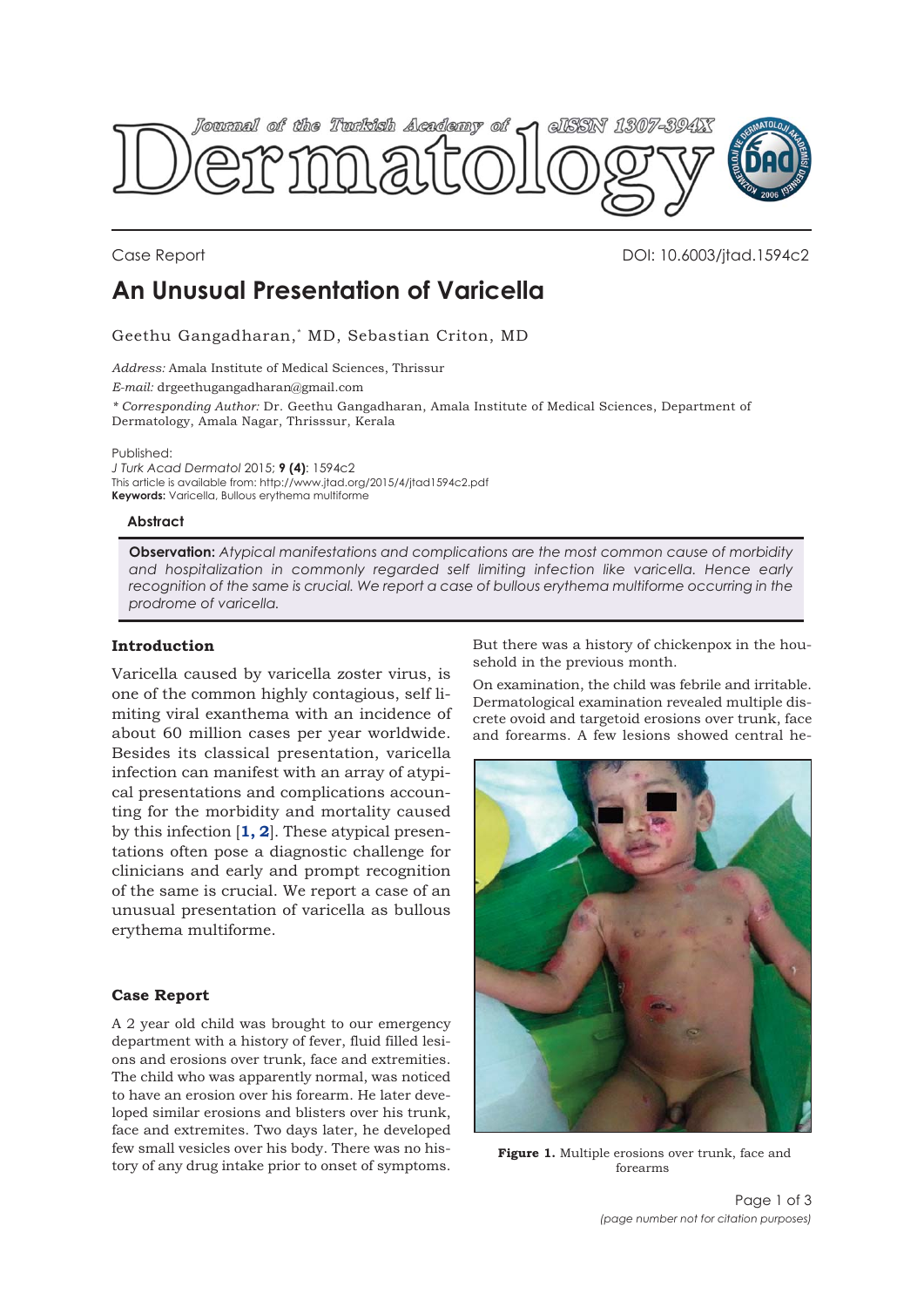**Figure 2.** Ovoid and targetoid erosions, few with a central haemorrhagic crust and scattered haemorrhagic vesicles

morrhagic crust. There were also few scattered hemorrhagic vesicles over trunk (**[Figures 1](#page-0-0) and 2**). Palms, soles, distal extremities and mucous membrane were spared. Nikolsky sign was negative. Systemic examination was unremarkable. The clinical differential diagnosis considered were bullous erythema multiforme with varicella and childhood pemphigus triggered by varicella.

Hematological parameters were within normal limits. Since the patient had hemorrhagic vesicles, we considered the possibility of impending disseminated intravascular coagulation, but D-dimer value was only 1024 ng/ml. Tzanck smear taken from erosions showed multinucleate giant cells. Skin biopsy showed intraepidermal vesicle formation and necrosis of keratinocytes focally and extending to full thickness of epidermis, which was suggestive of erythema multiforme (**Figures 3 and [4](#page-2-0)**). Direct immunofluorescence study was found to be normal, thus ruling out the possibility of any immunobullous disease. Hence a diagnosis of bullous erythema multiforme with varicella was made. The patient was treated with intravenous acyclovir 20

*J Turk Acad Dermato*l 2015; **9 (4)**: 1594c2. http://www.jtad.org/2015/4/jtad1594c2.pdf



**Figure 3.** Scanner view showing intraepidermal vesicle formation and necrosis of keratinocytes

mg/kg every eight hours for five days and supportive care. The patient showed remarkable improvement with drying of lesions as soon as treatment was initiated. (**[Figure 5](#page-2-0)**).

# **Discussion**

Although varicella is regarded as a self limiting disease, atypical manifestations and complications seldom occur, especially in immunocompromised individuals, constituting the main cause of morbidity and hospitalization due to this infection [**[3](#page-2-0)**]. Various documented cutaneous complications of varicella are secondary bacterial infections, varicella gangrenosa, varicella bullosa, hemorrhagic varicella, Steven Johnsons syndrome and erythema multiforme [**[1, 4, 5](#page-2-0)**]. To the best of our knowledge, only very few cases of varicella infection complicated by bullous erythema multiforme have been reported till now.

Erythema multiforme is a mucocutaneous manifestation of a distinct skin-directed immune reaction that occurs in the setting of an infection in certain predisposed individuals [**[6](#page-2-0)**]. The common associated infectious agent is HSV, but there are few reports of erythema multiforme occurring few days before and after the onset of varicella rash. Though the exact pathogenesis is not clear, it might be hypothesized as similar to herpes associated erythema multifome. Varicella DNA fragments maybe transported (by peripheral blood CD34+ Langerhans cell precursors) during the time of secondary viremia, to the keratinocytes and this may lead to the recruitment of varicella virus-specific CD4+ TH1 cells. The inflammatory cascade is initia-